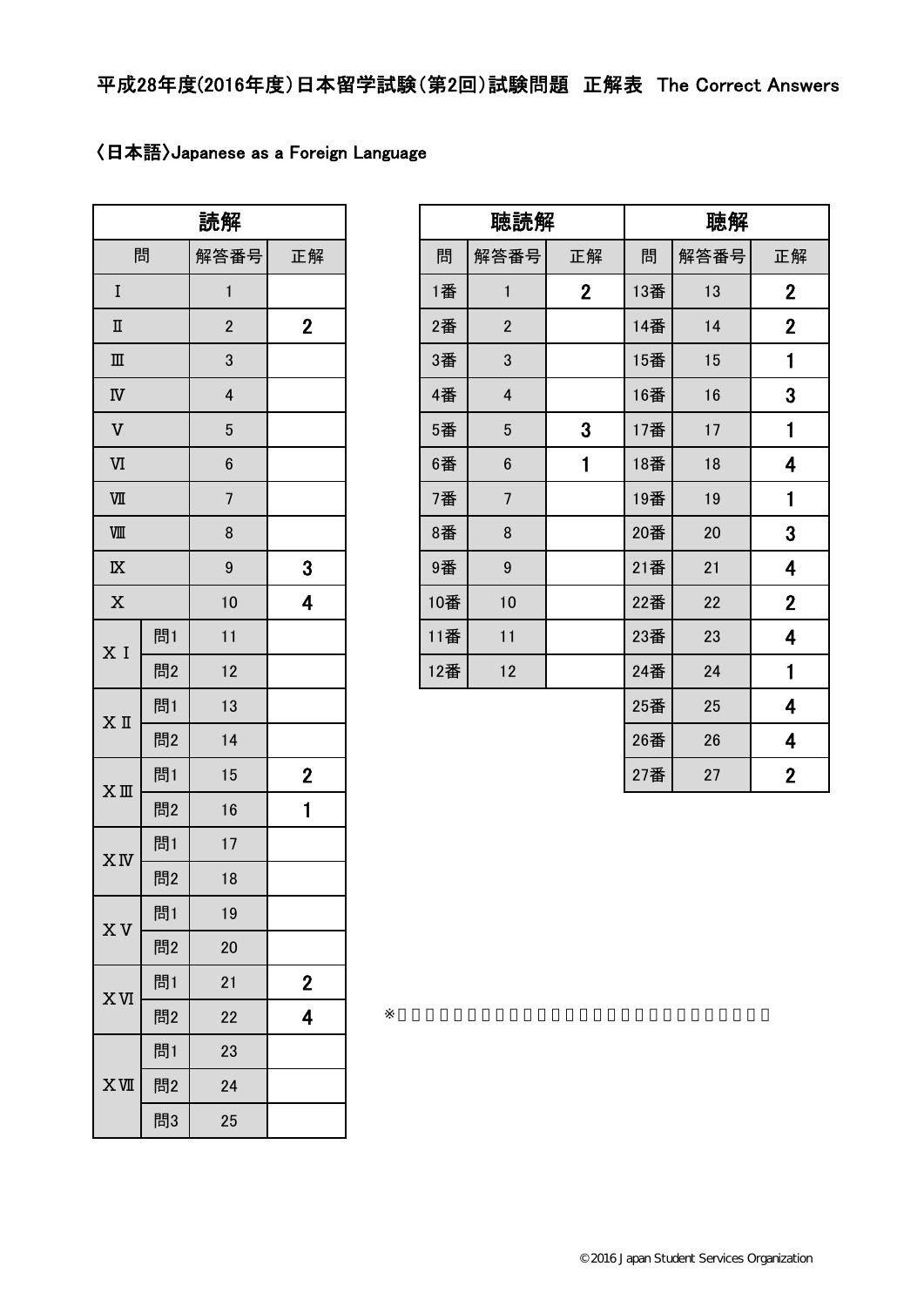### 平成28年度(2016年度)日本留学試験(第2回)試験問題 正解表 The Correct Answers

# 〈理科〉Science

|                   |    | 物理Physics               |                         |     | 化学Chemistry             |                  |
|-------------------|----|-------------------------|-------------------------|-----|-------------------------|------------------|
| 問Q.               |    | 解答番号<br>row             | 正解A.                    | 問Q. | 解答番号<br>row             | 正解               |
|                   | 問1 | $\mathbf{1}$            | 3                       | 問1  | $\mathbf{1}$            | 3                |
|                   | 問2 | $\overline{2}$          | 3                       | 問2  | $\overline{2}$          | 4                |
| I                 | 問3 | 3                       | $\mathbf{1}$            | 問3  | 3                       | 4                |
|                   | 問4 | $\overline{\mathbf{4}}$ | 4                       | 問4  | $\overline{\mathbf{4}}$ | 4                |
|                   | 問5 | $5\phantom{.0}$         | $\mathbf{2}$            | 問5  | $5\phantom{.0}$         | $\overline{2}$   |
|                   | 問6 | $6\phantom{.}$          | 5                       | 問6  | $6\phantom{1}$          | $\mathbf{1}$     |
|                   | 問1 | $\overline{7}$          | $\mathbf{2}$            | 問7  | $\overline{7}$          | 3                |
| $\rm II$          | 問2 | 8                       | 3                       | 問8  | 8                       | $\boldsymbol{6}$ |
|                   | 問3 | $\boldsymbol{9}$        | 5                       | 問9  | $\boldsymbol{9}$        | 5                |
|                   | 問1 | 10                      | 3                       | 問10 | 10                      | 4                |
| $\quad \  \  III$ | 問2 | 11                      | $\mathbf{1}$            | 問11 | 11                      | 4                |
|                   | 問3 | 12                      | $\overline{\mathbf{4}}$ | 問12 | 12                      | 6                |
|                   | 問1 | 13                      | 4                       | 問13 | 13                      | $\overline{2}$   |
|                   | 問2 | 14                      | 8                       | 問14 | 14                      | 3                |
| IV                | 問3 | 15                      | $\blacksquare$          | 問15 | 15                      | $\overline{2}$   |
|                   | 問4 | 16                      | 4                       | 問16 | 16                      | 8                |
|                   | 問5 | 17                      | 5                       | 問17 | 17                      | $\mathbf{1}$     |
|                   | 問6 | 18                      | $\mathbf{1}$            | 問18 | 18                      | 3                |
| $\vee$            | 問1 | 19                      | 3                       | 問19 | 19                      | $\overline{2}$   |

|    | 物理Physics               |                |     | 化学Chemistry             |                         |     | 生物Biology               |                         |
|----|-------------------------|----------------|-----|-------------------------|-------------------------|-----|-------------------------|-------------------------|
|    | 解答番号<br>row             | 正解A.           | 問Q. | 解答番号<br>row             | 正解A.                    | 問Q. | 解答番号<br>row             | 正解                      |
| 問1 | $\mathbf{1}$            | 3              | 問1  | $\mathbf{1}$            | 3                       | 問1  | $\mathbf{1}$            | 4                       |
| 問2 | $\overline{2}$          | 3              | 問2  | $\overline{2}$          | $\overline{\mathbf{4}}$ | 問2  | $\overline{2}$          | $\overline{\mathbf{A}}$ |
| 問3 | 3                       | 1              | 問3  | 3                       | 4                       | 問3  | $\mathsf 3$             | 1                       |
| 問4 | $\overline{\mathbf{4}}$ | 4              | 問4  | $\overline{\mathbf{4}}$ | $\overline{\mathbf{4}}$ | 問4  | $\overline{\mathbf{4}}$ | $\overline{\mathbf{c}}$ |
| 問5 | $\sqrt{5}$              | $\overline{2}$ | 問5  | $\sqrt{5}$              | $\boldsymbol{2}$        | 問5  | $\sqrt{5}$              | 3                       |
| 問6 | $\boldsymbol{6}$        | 5              | 問6  | $\bf 6$                 | $\mathbf{1}$            | 問6  | $\bf 6$                 | 5                       |
| 問1 | $\overline{7}$          | $\overline{2}$ | 問7  | $\overline{7}$          | 3                       | 問7  | $\overline{7}$          | $\mathbf{1}$            |
| 問2 | 8                       | 3              | 問8  | 8                       | $6\phantom{1}$          | 問8  | $\bf 8$                 | $\overline{2}$          |
| 問3 | 9                       | 5              | 問9  | $\boldsymbol{9}$        | 5                       | 問9  | $\boldsymbol{9}$        | 5                       |
| 問1 | 10                      | 3              | 問10 | 10                      | 4                       | 問10 | 10                      | 5                       |
| 問2 | 11                      | $\mathbf{1}$   | 問11 | 11                      | 4                       | 問11 | 11                      | 3                       |
| 問3 | 12                      | 4              | 問12 | 12                      | $6\phantom{1}$          | 問12 | 12                      | $\overline{2}$          |
| 問1 | 13                      | 4              | 問13 | 13                      | $\overline{2}$          | 問13 | 13                      | $\mathbf{1}$            |
| 問2 | 14                      | 8              | 問14 | 14                      | 3                       |     | 14                      | $\overline{\mathbf{c}}$ |
| 問3 | 15                      | $\mathbf{1}$   | 問15 | 15                      | $\overline{2}$          | 問14 | 15                      | 5                       |
| 問4 | 16                      | 4              | 問16 | 16                      | 8                       | 問15 | 16                      | $\mathbf{1}$            |
| 問5 | 17                      | 5              | 問17 | 17                      | $\mathbf{1}$            | 問16 | 17                      | 5                       |
| 問6 | 18                      | $\mathbf{1}$   | 問18 | 18                      | 3                       | 問17 | 18                      | 5                       |
| 問1 | 19                      | 3              | 問19 | 19                      | $\overline{2}$          |     |                         |                         |
|    |                         |                | 問20 | 20                      | 5                       |     |                         |                         |

| 生物Biology |                |                |  |  |  |  |  |
|-----------|----------------|----------------|--|--|--|--|--|
| 問Q.       | 解答番号<br>row    | 正解A.           |  |  |  |  |  |
| 問1        | 1              | 4              |  |  |  |  |  |
| 問2        | $\overline{2}$ | 4              |  |  |  |  |  |
| 問3        | 3              | 1              |  |  |  |  |  |
| 問4        | 4              | $\mathbf 2$    |  |  |  |  |  |
| 問5        | 5              | 3              |  |  |  |  |  |
| 問6        | 6              | 5              |  |  |  |  |  |
| 問7        | 7              | 1              |  |  |  |  |  |
| 問8        | 8              | $\mathbf 2$    |  |  |  |  |  |
| 問9        | 9              | 5              |  |  |  |  |  |
| 問10       | 10             | 5              |  |  |  |  |  |
| 問11       | 11             | 3              |  |  |  |  |  |
| 問12       | 12             | $\overline{2}$ |  |  |  |  |  |
| 問13       | 13             | 1              |  |  |  |  |  |
|           | 14             | $\overline{2}$ |  |  |  |  |  |
| 問14       | 15             | 5              |  |  |  |  |  |
| 問15       | 16             | 1              |  |  |  |  |  |
| 問16       | 17             | 5              |  |  |  |  |  |
| 問17       | 18             | 5              |  |  |  |  |  |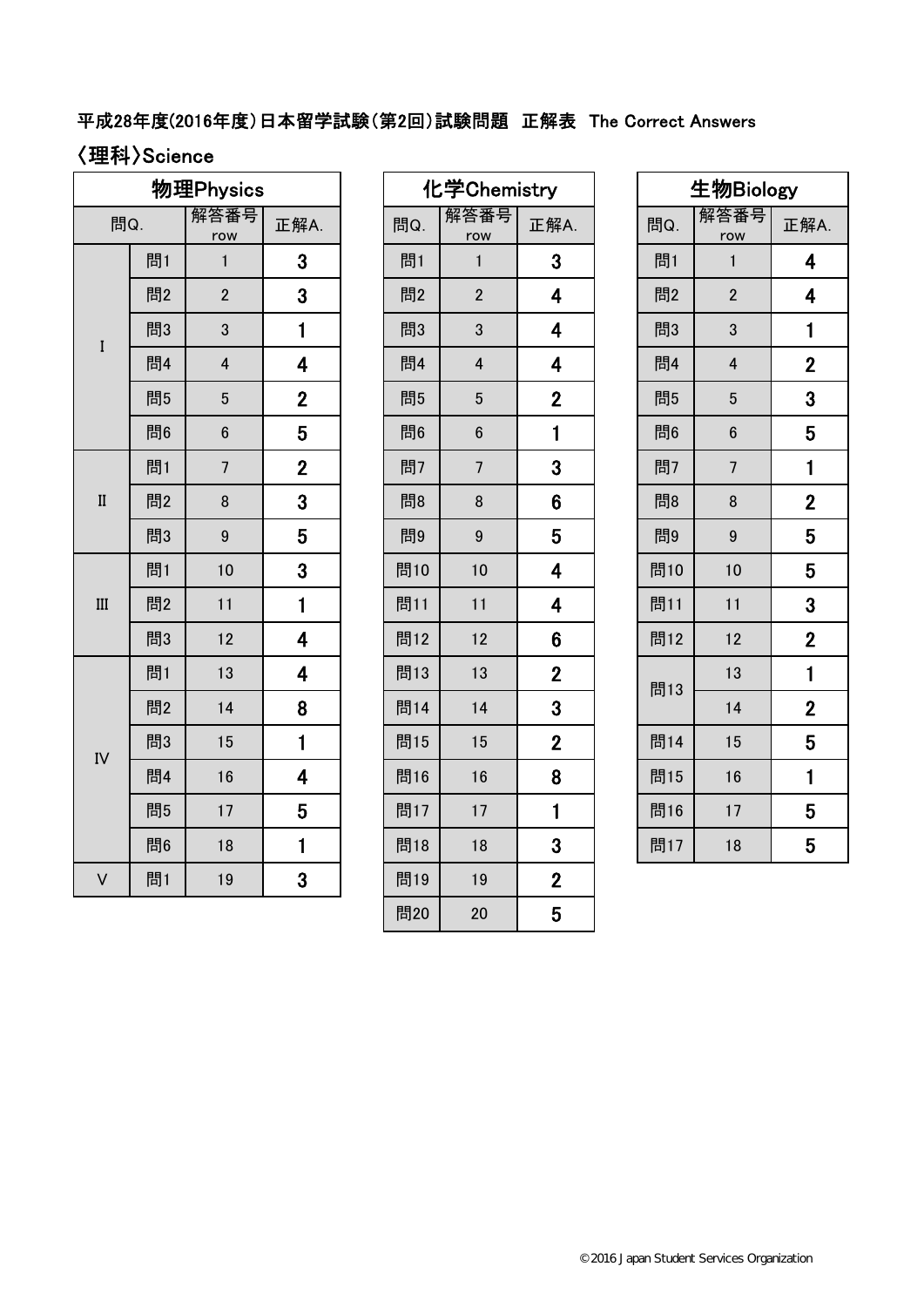#### 平成28年度(2016年度)日本留学試験(第2回)試験問題 正解表 The Correct Answers

## 〈総合科目〉Japan and the World

| 問Q. | 解答番号<br>row             | 正解A.                    | 問Q. | 解答番号<br>row | 正解             |
|-----|-------------------------|-------------------------|-----|-------------|----------------|
|     | $\mathbf{1}$            | $\overline{2}$          | 問15 | 21          | 4              |
| 問1  | $\overline{2}$          | $\mathbf{1}$            | 問16 | 22          | 1              |
|     | 3                       | $\overline{\mathbf{3}}$ | 問17 | 23          |                |
|     | $\overline{\mathbf{4}}$ | $\overline{\mathbf{4}}$ | 問18 | 24          | 3              |
|     | $\overline{5}$          | $\mathbf{2}$            | 問19 | 25          | $\overline{2}$ |
| 問2  | $\boldsymbol{6}$        | $\mathbf{1}$            | 問20 | 26          | 3              |
|     | $\overline{7}$          | $\mathbf{2}$            | 問21 | 27          | $\mathbf{1}$   |
|     | 8                       | 3                       | 問22 | 28          | $\overline{2}$ |
| 問3  | $\overline{9}$          | $\overline{\mathbf{4}}$ | 問23 | 29          | 3              |
| 問4  | 10                      | $\mathbf{3}$            | 問24 | 30          | 3              |
| 問5  | 11                      | $\overline{2}$          | 問25 | 31          | 4              |
| 問6  | 12                      | $\mathbf{3}$            | 問26 | 32          | $\overline{2}$ |
| 問7  | 13                      | $\mathbf{1}$            | 問27 | 33          | 3              |
| 問8  | 14                      | $\overline{\mathbf{4}}$ | 問28 | 34          | 3              |
| 問9  | 15                      | 1                       | 問29 | 35          | $\mathbf{1}$   |
| 問10 | 16                      |                         | 問30 | 36          | 4              |
| 問11 | 17                      | $\overline{2}$          | 問31 | 37          | 4              |
| 問12 | 18                      | 3                       | 問32 | 38          | $\overline{2}$ |
| 問13 | $19$                    | 1                       |     |             |                |
| 問14 | 20                      | $\mathbf{1}$            |     |             |                |

| 答番号<br>row              | 正解A.           | 問Q. | 解答番号<br>row | 正解A.                    |
|-------------------------|----------------|-----|-------------|-------------------------|
| $\mathbf{1}$            | $\overline{2}$ | 問15 | 21          | 4                       |
| $\overline{2}$          | 1              | 問16 | 22          | $\mathbf{1}$            |
| 3                       | 3              | 問17 | 23          |                         |
| $\overline{\mathbf{4}}$ | 4              | 問18 | 24          | $\mathbf{3}$            |
| 5                       | $\mathbf 2$    | 問19 | 25          | $\mathbf 2$             |
| $6\phantom{a}$          | 1              | 問20 | 26          | $\overline{\mathbf{3}}$ |
| $\overline{7}$          | $\mathbf{2}$   | 問21 | 27          | $\blacksquare$          |
| 8                       | 3              | 問22 | 28          | $\mathbf 2$             |
| 9                       | 4              | 問23 | 29          | 3                       |
| 10                      | 3              | 問24 | 30          | 3                       |
| 11                      | $\mathbf{2}$   | 問25 | 31          | 4                       |
| 12                      | 3              | 問26 | 32          | $\mathbf{2}$            |
| 13                      | 1              | 問27 | 33          | 3                       |
| 14                      | 4              | 問28 | 34          | 3                       |
| 15                      | 1              | 問29 | 35          | 1                       |
| 16                      |                | 問30 | 36          | 4                       |
| 17                      | $\overline{2}$ | 問31 | 37          | 4                       |
| 18                      | 3              | 問32 | 38          | $\overline{\mathbf{c}}$ |